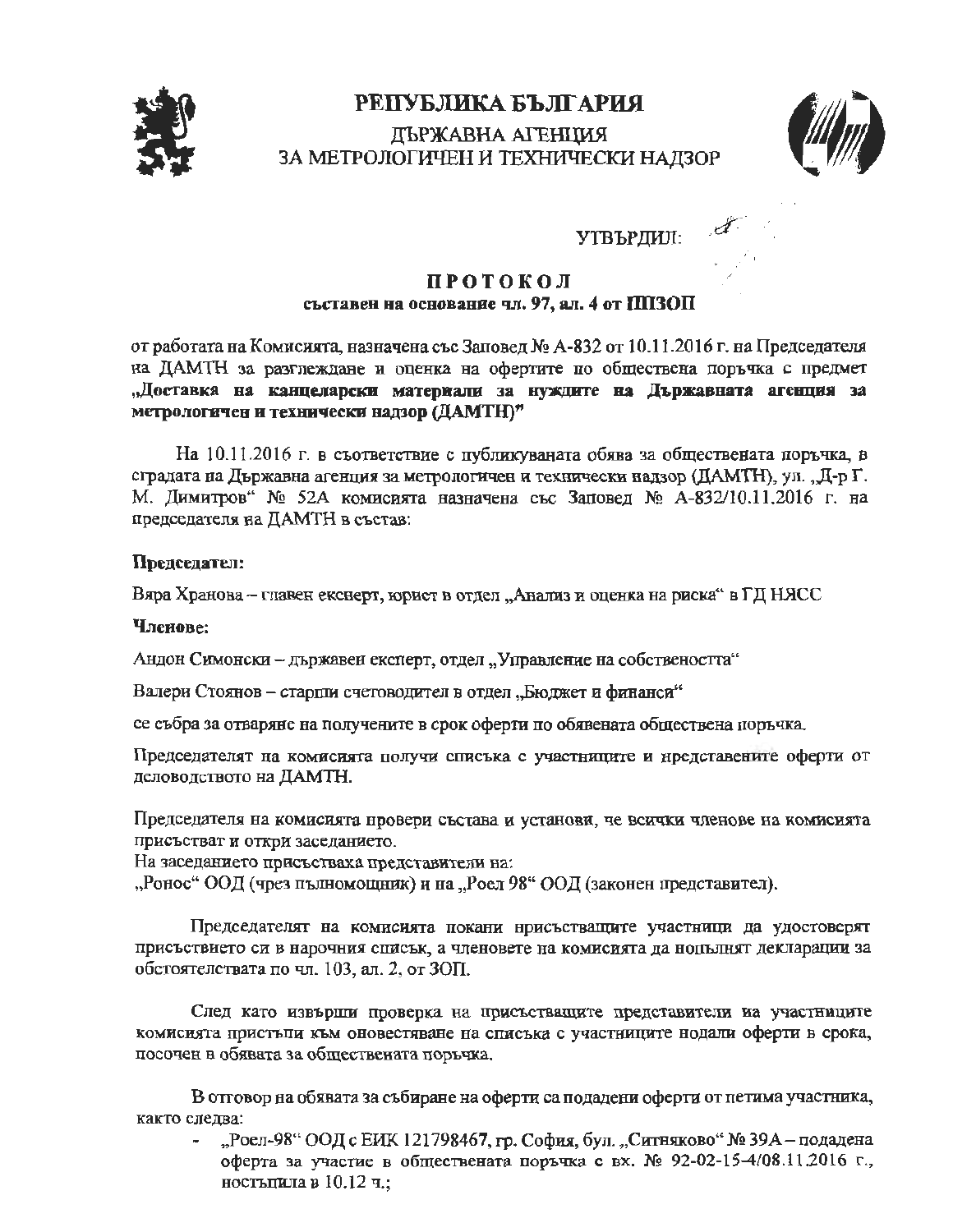- "Престиж бизнес 93" ООД с ЕИК 811130355, гр. Благоевград, бул. "Св. Св. Кирил и Методий"  $\mathcal{N}_2$  28- подадена оферта за участие в обществената поръчка с вх.  $\mathcal{N}_2$ 92-02-15-5/08.11.2016 г., постышла в 10.38 ч.;
- "АТС България" ООД с ЕИК 130332479, гр. София, ж.к. "Младост -1" ул. "Димитър Моллов" № 16, - подадена оферта за участие в обществената поръчка c BX.  $\mathcal{N}_2$  92-02-15-6/08.11.2016 г., постылила в 14.11 ч.;
- "РОНОС" ООД с ЕИК 831176328, гр. София, бул. "Ал. Стамболийски" № 84 подадена оферта за участие в обществената поръчка с вх. № 92-02-15- $7/08.11.2016$  г., постъпила в 16.00 ч.;
- ,,КООПЕРАЦИЯ "ПАНДА" с ЕИК 000885099, гр. София, бул. "Цариградско пюсе" № 139, - подадена оферта за участие в обществената поръчка с вх. № 92- $02-15-8/08.11.2016$  г., постъпила в 16.30 ч.;

Комиснята установи, че всяка оферта е поставена в непрозрачна, зацечатана опаковка, оформена според изискванията, записани в документацията и са предадени на председателя на комисията без да е нарушена целостта им.

Председателят пристыти към отваряне на офертите по реда на постыпването им и съгласно изискването на чл. 97, ал. 3 от Правилника за прилагане на Закона за обществените поръчки (IIII30II) и обявяваше съдържанието на всяка опаковка и ценовото предложение, a **именно**:

### $\geq$ , Poen-98" OOII

Офертата на участника е подадена преди обявения краен срок за приемане на оферти, поставена е в непрозрачна, запечатана опаковка, с ненарушена цялост. Офертата съдържа изискуемите документи. Предлаганата от участника цена за изпълнение на поръчката за  $M$ атериалите по техническата спецификация е в размер на 64 898,91 лв. без ДДС и процент отстытка от цените по каталог **в размер на 47 %**.

#### $\geq$  "Престиж бизнес 93" ООД

Офертата на участника е подадена преди обявения краен срок за приемане на оферти, поставена е в ненрозрачна, запечатана опаковка, с ненарушена цялост. Офертата съдържа нзискуемите документи. Предлаганата от участника цена за изпълнение на поръчката за материалите по техническата спецификация е в размер на 47 998,30 лв. без ДДС и процент отстыка от цените по каталог в размер на 29 %.

#### $\triangleright$  "АТС България" ООД

Офертата на участника е подадена преди обявения краен срок за приемане на оферти, поставена е в ненрозрачна, запечатана опаковка, с ненарушена пялост. Офертата съдържа изискуемите документи. Предлаганата от участника цена за изпълнение на поръчката за материалите по техническата снецификация е в размер на 66 700,32 лв. без ДДС и процент oTcThmca OT ueHHTe no KaTarror **B puMep ea 75** %.

#### $\blacktriangleright$  "РОНОС" ООД

Офертата на участника е подадена преди обявения краен срок за приемане на оферти, поставена е в пепрозрачна, запечатана опаковка, с ненарушена цялост. Офертата съдържа изискуемите документи. Предлаганата от участника цена за изпълнение на норъчката за материалите по техническата спецификация е в размер на 66 814,54 лв. без ДДС и процент OTCT'bmca OT IleHHTe no KaTarror **B puMep ea 30 °/o.** 

#### $\geq$  Кооперация "Панла"

Офертата на участника е подадена преди обявения краен срок за приемане на оферти, поставена е в непрозрачна, запечатана опаковка, с ненарушена пялост. Офертата съдържа нзискуемите документи. Предлаганата от участника цена за изпълнение на поръчката за материалите по техническата спецификация е в размер на 45 065,58 лв. без ДДС и процент отстъпка от цените по каталог в размер на 40 %.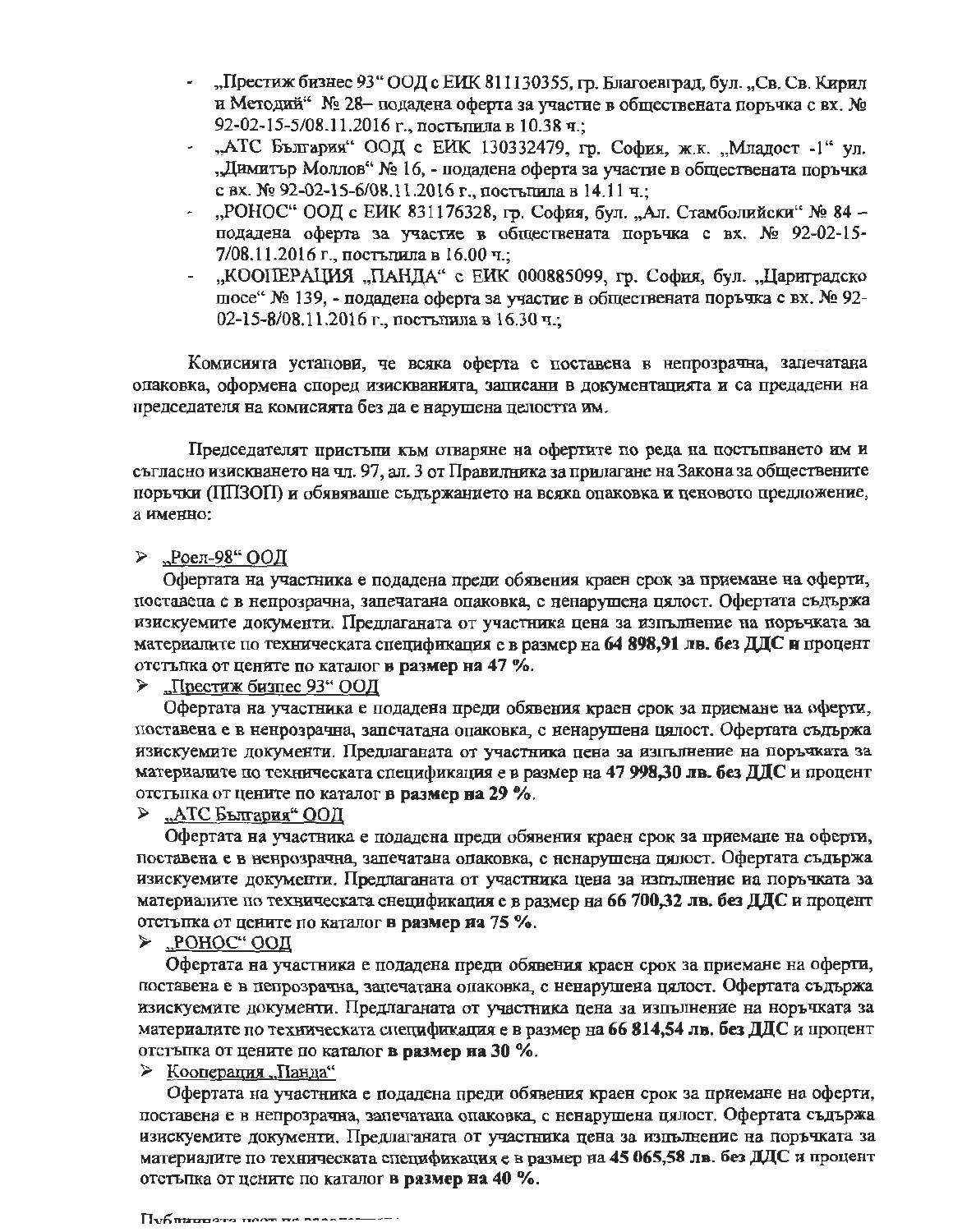Комисията в непроменен състав продължи своята работа, като пристъпи към разглеждане на документите на участниците за съответствие с изискванията на Възложителя към личното състояние и критериите за подбор и установи:

#### 1. По отношение допустимост на офертите

> Роел-98" ООД

Участникът е представил оферта, съдържаща всички изискуеми документи. Документите са по образец на Възложителя и са нодадени от легитимните лица. Офертата съдържа техническо и ценово нредложение на участника.

Комисията не установи липса, непълнота или несъответствие на информацията или несъответствие с изискванията към личното състояние или критериите за подбор на участника.

> "Престиж бизнес 93" ООД

Участникът е представил оферта, съдържаща всички изискуеми документи. Документите са по образец на Възложителя и са подадени от легитимните лица. Офертата съдържа техническо и ценово предложение на участника.

Комисията не установи липса, непълнота или несъответствие на информацията или несъответствие с изискванията към личното състояние или критериите за подбор на участника.

"АТС България" ООД

Участникът е представил оферта, съдържаща всички изискуеми документи. Документите са по образец на Възложителя н са подаденн от легитимните лица. Офертата съдържа техническо и ценово предложение на участника.

Комнсията не установи лицса, непълнота или несъответствие на информацията или несьответствие с изискванията към личното състояние или критериите за подбор на участника.

 $\triangleright$  ... POHOC" OOII

Участникът е представил оферта, съдържаща всички изискуеми документи. Документите са но образец на Възложителя и са подадени от легитимните лица. Офертата съдържа техническо и ценово предложение на участника.

Комисията не установн липса, непълнота или несъответствие на информацията или несъответствие с изискванията към личното състояние или критериите за подбор на участника.

≻ Кооперация "Панда"

Участникът е представил оферта, съдържаща всички изискуеми документи. Документите са по образец на Възложителя н са подадеии от легитимните лица. Офертата съдържа техническо и ценово предложение на участника.

Комисията не установи липса, непълнота или несъответствие на информацията или несьответствие с изискванията към личното състояние или критериите за подбор на участника.

Комисията единодушно репи, че допуска всички участници и пристъпва към разглеждане на техническите предложения.

2. По отношение на съответствието на техническите предложения на участниците с минималните изисквания на Възложителя

Преди да пристъпи към разглеждане на техническите предложения комисията се запозна с профила на купувача относно поискани и публикувани разяснения във връзка с обществената поръчка.

> Роел-98" ООД

Техническото предложение на участника не съответства на изискванията на Възложителя по отношение на позиции 6, 11, 12, 24, 28, 52, 53, 56, 57, 58 от Списька с канцеларските материали (техническа спецификация на Възложителя), а именно: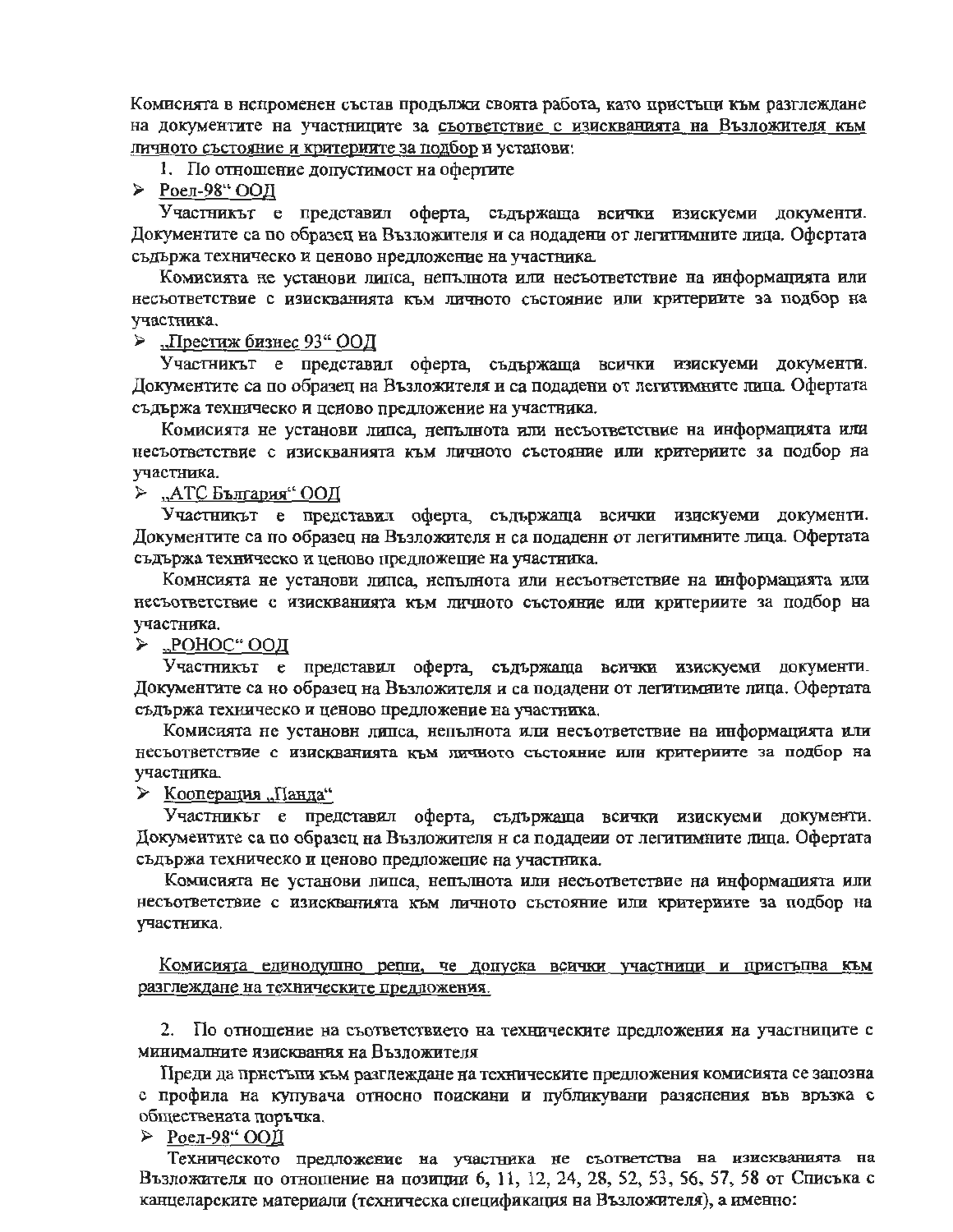|          | ИЗИСКВАНИЯ НА ВЪЗЛОЖИТЕЛЯ                                                                                                                                                        | ПРЕДЛОЖЕНИЕ НА<br><b>УЧАСТНИКА</b>                                                                                                                                         |
|----------|----------------------------------------------------------------------------------------------------------------------------------------------------------------------------------|----------------------------------------------------------------------------------------------------------------------------------------------------------------------------|
| № по ред | КАНЦЕЛАРСКИ МАТЕРИАЛИ                                                                                                                                                            | КАНЦЕЛАРСКИ МАТЕРИАЛИ                                                                                                                                                      |
|          | $\overline{2}$                                                                                                                                                                   | 3                                                                                                                                                                          |
| 6        | Блокче<br>със самозалепващи листчета:<br>$x75$ mm<br>75мм<br>$(+/-10)$<br>средно<br>MM<br>отклонение) 80 - 100 листчета в опаковка,<br>цветни                                    | Блокче със самозалепващи листчета:<br>средно 75мм х75мм (+/-10<br><b>MM</b><br>отклонение) 100 листчета в опаковка,<br>цветни                                              |
| 11       | Индекси: хартиени, опаковка от 5 цвята и<br>по 100 индекса от цвят в опаковка.<br>Размери на един индекс: ширина 15-20мм<br>х дылжина 40-50 мм (+/- 10% отклонение<br>от бройки) | Индекси: хартиени, опаковка от 5<br>цвята и по 100 индекса от цвят в<br>опаковка. Размери на един индекс:<br>ширина 15мм х дылжина 51 мм (+/-<br>10% отклонение от бройки) |
| 12       | Кламери: никелирани или поцинковани,<br>малки 25-32 мм, 100 бр. в кутия                                                                                                          | Кламери:<br>никелирани<br>или<br>поцинковани, малки 25мм, 100 бр. в<br>кутия                                                                                               |
| 24       | Лента самозалепваща /тиксо/: ширина<br>18-20 мм, дылжина: 30 м. мин                                                                                                              | /тиксо/:<br>Лента<br>самозаленваща<br>ширина 18 мм, дължина: 33 м. мин                                                                                                     |
| 28       | Маркер за подчератаване на текст/връх с   Маркер за подчератаване на текст<br>ширина от 2 до 5 мм. - комплект 4-6 / връх с ширина от 2 до 5 мм. -<br>цвята, със скосен връх/     | комплект 4 цвята, със скосен връх/                                                                                                                                         |
| 52       | Тетрадка протоколна 80-100<br>листа,<br>формат А5, твърди корици тяло от<br>офсетова хартия, редове                                                                              | 80<br>Тетрадка протоколна<br>листа,<br>формат А5, твърди корици тяло от<br>офсетова хартия, редове                                                                         |
| 53       | $ 80-100 $<br>Тетрадка протоколна<br>листа,<br>формат А4, твърди корици тяло от<br>офсетова хартия, редове                                                                       | 80<br>Тетрадка протоколна<br>листа,<br>формат А4, твърди корици тяло от<br>офсетова хартия, редове                                                                         |
| 56       | Химикал обикновен /връх 0.5-0,8 мм/,<br>капачка с клипс-син                                                                                                                      | Химикал обикновен /връх 0.5 мм/,<br>капачка с клипс-син                                                                                                                    |
| 57       | Химикал обикновен /връх 0.5-0,8 мм/,<br>капачка с клипс-червен                                                                                                                   | Химикал обикновен /връх 0.5 мм/,<br>капачка с клипс-червен                                                                                                                 |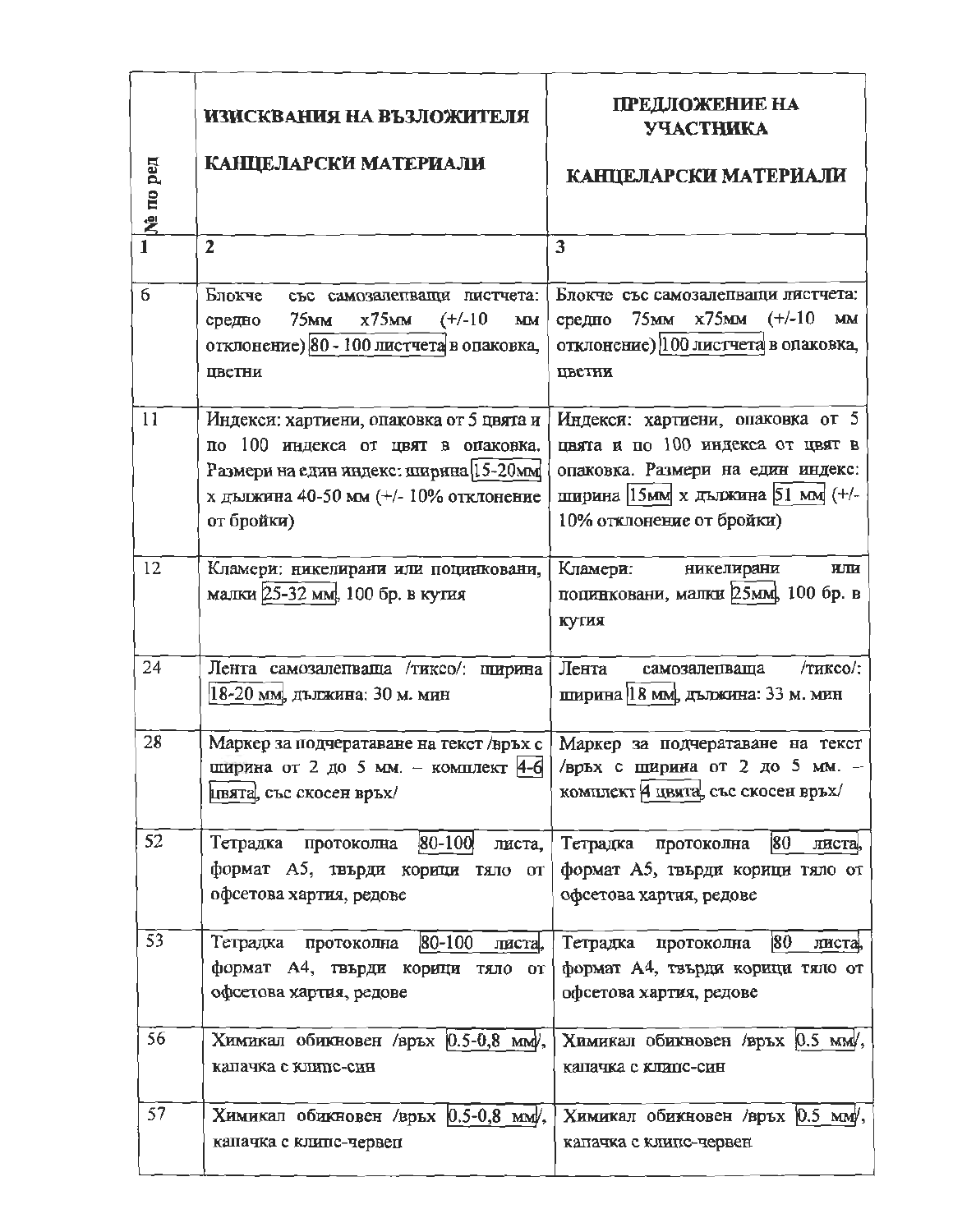| -58 | <b>Кимикал автоматичен със сменяем</b> | Кимикал автоматичен със сменяем |
|-----|----------------------------------------|---------------------------------|
|     | обикновен пълнител, син цвят, с тънък  | обикновен пълнител, син цвят, с |
|     | връх $[0,5-0,7$ мм                     | <b>ТЫНЪК ВРЪХ</b> 0,7 ММ        |

Видно за комисията е, че така предложените от участника артикули не съответстват на изискванията на Възложителя.

Участникът не е отправял искане за разяснение (напр. какво е имал предвид Възложителя и какво е искал да се оферира) по отношение на изброените артикули.

Единодушното заключение и решение на комисията е, че офертата на участника е непълна по отношение на техническото предложение и на основание чл. 57 от IIII3ON във връзка с чл. 107, т. 2, б. "а" от ЗОП комисията няма да разглежда ценовото предложение на участника.

#### "Престиж бизнес 93" ООД  $\blacktriangleright$

Техническото предложение на участника е по образец, приложен към одобрената от Възложителя документация. Комисията извърши проверка по отношение на артикулите и не установи несъответствие между зададеното от Възложителя и оферираното от участника.

Единодушното заключение и решение на комисията е, че допуска офертата па участника до разглеждане на ценовото предложение.

#### ≻ "АТС България" ООД

Техническото предложение на участника е по образец, приложен към одобрената от Възложителя документация. Комисията извърши проверка по отиошение на артикулите и пе установи несьответствие между зададеното от Възложителя и оферираното от участника.

Единодушното заключение и рещение на комисията е, че допуска офертата на участника до разглеждане на ценовото предложение.

### $\geq$  "РОНОС" ООД

Техническото предложение на участника е по образец, приложен към одобрената от Възложителя документация. Комисията извърни проверка по отношение на артикулите и не установи несъответствие между зададеното от Възложителя и оферираното от участника.

Единодушното заключение и решение на комисията е, че допуска офертата на участника до разглеждане на ценовото предложение.

#### ≻ Кооперация "Панда"

Техническото предложение на участника не съответства на изискванията на Възложителя по отношение на позиции 25, 74 и 80 от Списъка с канцеларските материали (техническа спецификация на Възложителя), а именно:

| <b>Fed</b><br>$\Xi$<br>ዼ | ИЗИСКВАНИЯ НА<br><b>ВЪЗЛОЖИТЕЛЯ</b><br><b>КАНЦЕЛАРСКИ</b><br><b>МАТЕРИАЛИ</b> | ПРЕДЛОЖЕНИЕ НА<br>УЧАСТНИКА<br>КАНЦЕЛАРСКИ МАТЕРИАЛИ                                 |
|--------------------------|-------------------------------------------------------------------------------|--------------------------------------------------------------------------------------|
|                          | $\mathcal{P}$                                                                 | ٦                                                                                    |
| 25                       | Лента самозаленваща<br>/хартиено<br>тиксо/: ширина 48 мм х 66 м<br>лължина    | <b>VIBAC</b><br>лента<br>самозаленваща<br>/хартиено тиксо/: ширина 50 мм х<br>дыжина |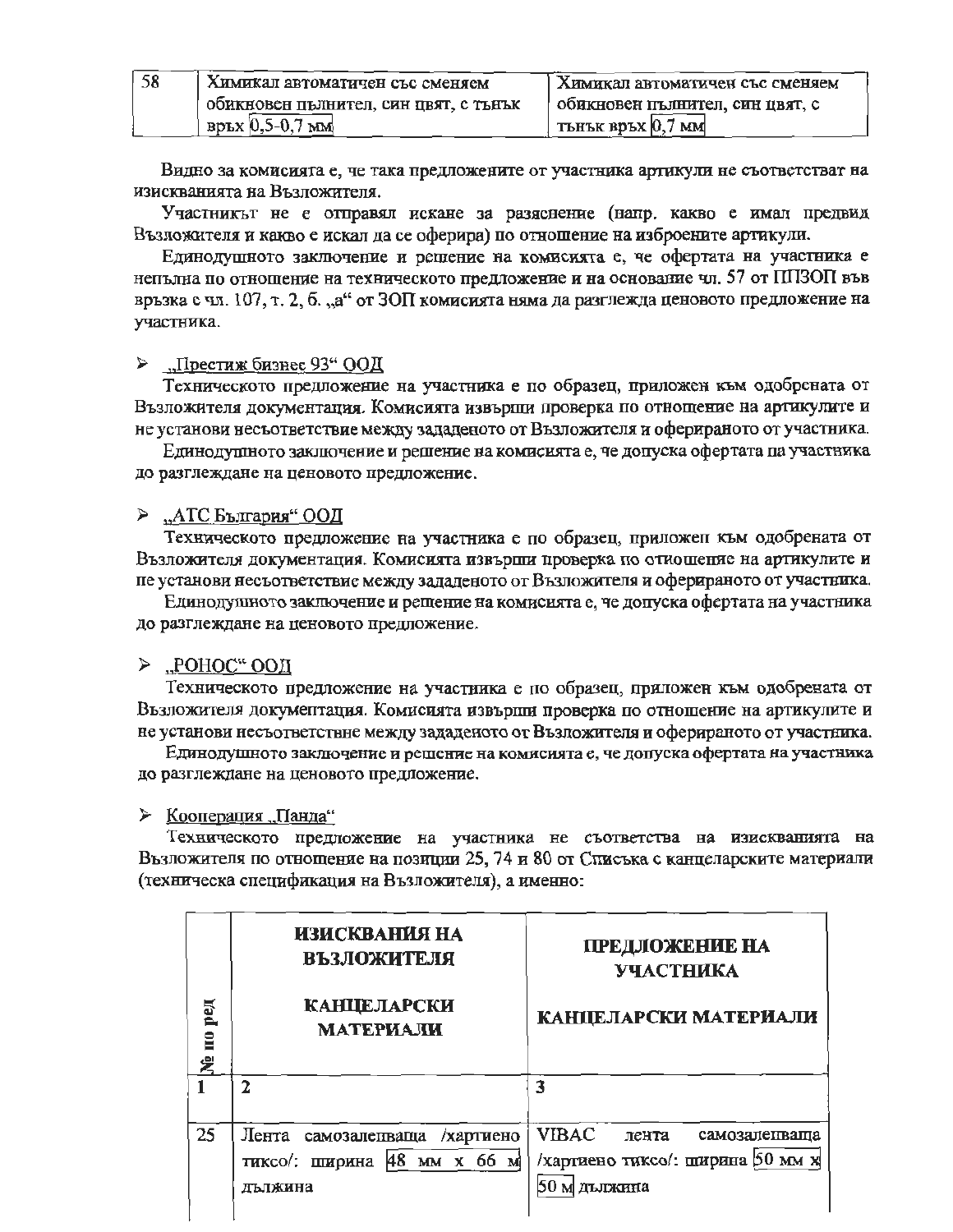| 74 | Флаш памет 4 GB                                            | <b>VERBATIM SLIDER 8GB USB 2.0</b> |
|----|------------------------------------------------------------|------------------------------------|
| 80 | Мастило: тампонно, синьо, 25-50   OFFICE 1 мастило:<br>мл. | тампонно,<br>синьо, 25 мл.         |

Видно за комисията е, че така предложените от участника артикули не съответстват на изискванията на Възложителя.

Участникът не е отправял искане за разяснение (напр. какво е имал предвид Възложителя и какво е искал да се оферира) по отношение на изброените артикули.

Единодушното заключение и решение на комисията е, че офертата на участника е непълна по отношение на техническото предложение и на основание чл. 57 от ППЗОП във връзка с чл. 107, т. 2, б. "а" от ЗОП комисията няма да разглежда ценовото предложение на участника.

3. Комисията пристыи към разглеждане на ценовите предложения на допуспатите участници - "Престиж бизнес 93" ООД, "АТС България" ООД и "РОНОС" ООД и установи:

Цеповите предложения на участниците "АТС България" ООД в размер на 66 700,32 лв. и "РОНОС" ООД - 66 814,54 лв., надвишават прогнозната стойност на поръчката 50 000 (петдесет хиляди) лева без ДДС, определена от Възложителя и като максимална стойност за изпълнение на поръчката. В одобрената от Възложителя документация в т. 6.3. изрично е записано, че офертата не трябва да превишава посочената сума като максимална стойност на поръчката.

Единодушното решение на комисията е - предлага на Възложителя отстраняване на участниците "АТС България" ООД и "РОНОС" ООД, тъй като предложената от тях цена за изпълнение на обществена поръчка надвишава одобрената и оповестена в обявата и документацията максимална стойност.

На следващ ред комисията пристыти към оценяване на ценовото предложения на останалия единствен участник "Престиж бизнес 93" ООД в съответствие с предварително обявената и одобрена от Възложителя методика.

K=K1\*40+K2\*60

Където:

К е комплексна оценка

К1 е оценка на предложената цена

К2 е оценка на предложената отстъпка

Показателят К1 е с тежест 40 % Показателят К2 е с тежест 60 %

най-ниската предложена цена

цената на конкретния участник

най-високата предложена отстылка,  $B\%$ 

 $K2=$  $---*60$ 

Отстъпка от цената, предпожена от